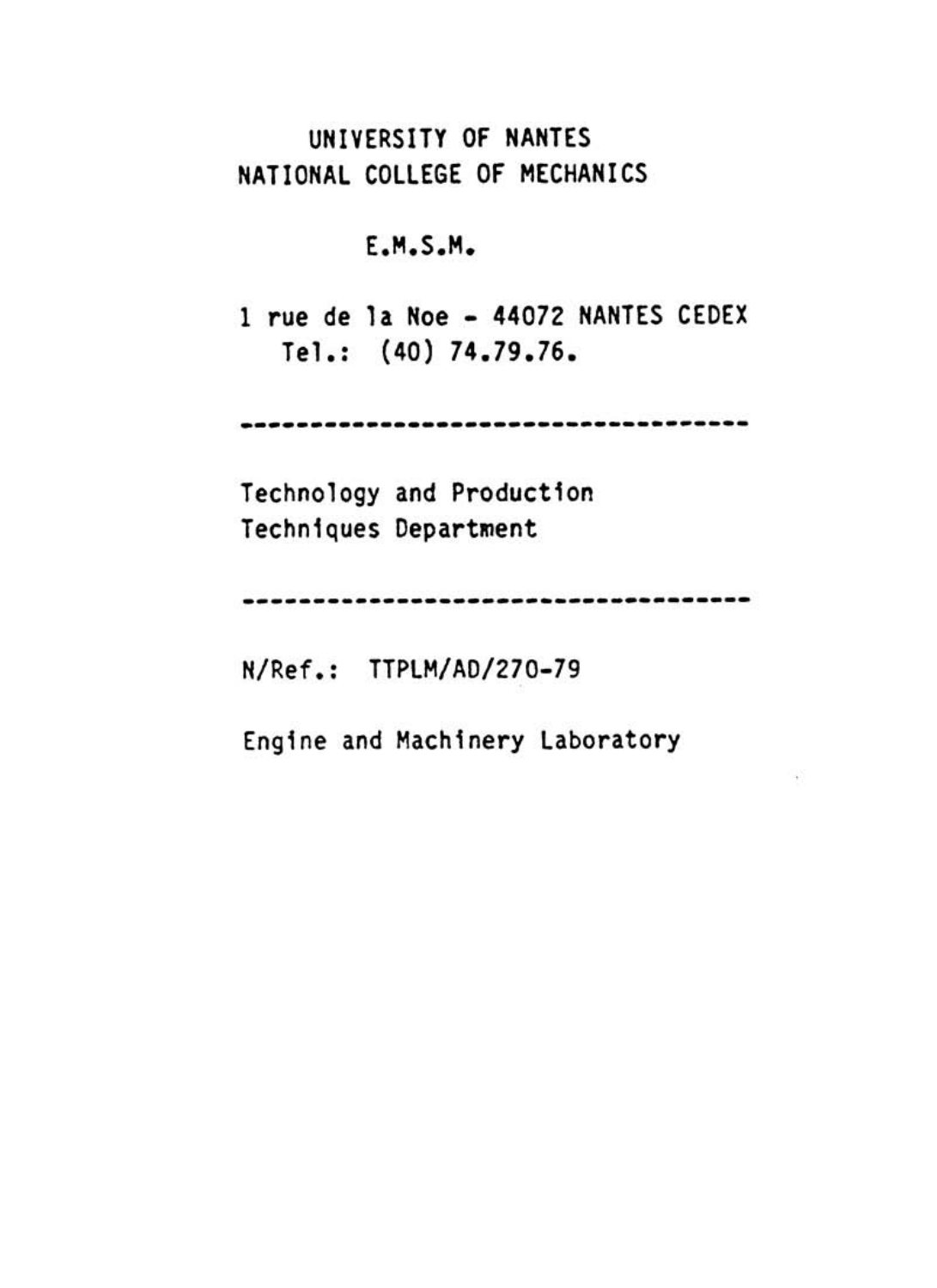## **OBJECTIVE**

To treat an engine with BISHOP'S ORIGINAL ANTI WEAR ENGINE PROTECTION according to the established by the manufacturer and to measure all characteristics.

## **TEST PERFORMED**

## Test Engine:

All test were made on a RENAULT type 841 engine with the builder's specifications concerning electromagnetic brakes on Foucault currents SCHENCK W 70.

The basic settings were:

Bore Ø 79mm Stroke: 84mm Head of Cylinder Pressure: 821

Carburetor; Weber 32 DIR 35 - double body differential 1st body: venturi Ø 24 mm - main jet 140 correction jet 165 2nd body: venturi  $\beta$  24 mm - jet 132 correction jet 185

Ignition: Points DUCELLIER R 254 D 60 Spark Plug LODGE 2IILNY DUCELLIER Competition 14 KV Coil

The motor oil used shall be a commercial oil: IGOL 20 W 40

At the beginning of the test, the engine registered about 400 hours of bench tests of which 80% were at full load. This would be the equivalent of between 30,000 nad 40,000 kilometers.

To be effective, the treatment should be made on an engine with a minimum of 20-25,000 kilometers. This condition is required.

#### Measurement of test engine:

The following characteristic curves are traced.

- \* torque at full load
- \* horsepower at full load
- \* specific consumption at full load
- \* loss by mechanical friction at full load
- \* acceleration in speed requlation from least torque to greatest torque.

The results are shown on the following table:

| Speed | Torque                              | Horsepower | Consumption | Loss by  | Accelerations |
|-------|-------------------------------------|------------|-------------|----------|---------------|
| rpm   | $N_m$ $*$                           | hp         | g/hp/h      | Friction |               |
| 2000  | 118.2                               | 33.67      | 223.2       | 2.85     | 3.4           |
| 2500  | 123.2                               | 43.85      | 211.1       | 3.92     | 5.0           |
| 3000  | 123.7                               | 52.83      | 208.8       | 5.34     | 5.2           |
| 3500  | 122.2                               | 60.90      | 204.6       | 8.47     | 6.0           |
| 4000  | 116.0                               | 66.05      | 204.4       | 12.53    | 8.5           |
| 4500  | 108.4                               | 69.42      | 207.4       | 16.34    | 5.8           |
| 5000  | 99.5                                | 70.80      | 208.0       | 22.8     | 5.4           |
| 5500  | 88.6                                | 69.35      | 225.1       | ---      | 5.3           |
|       | *NOTE: $Nm = Mechanical Effective1$ |            |             |          |               |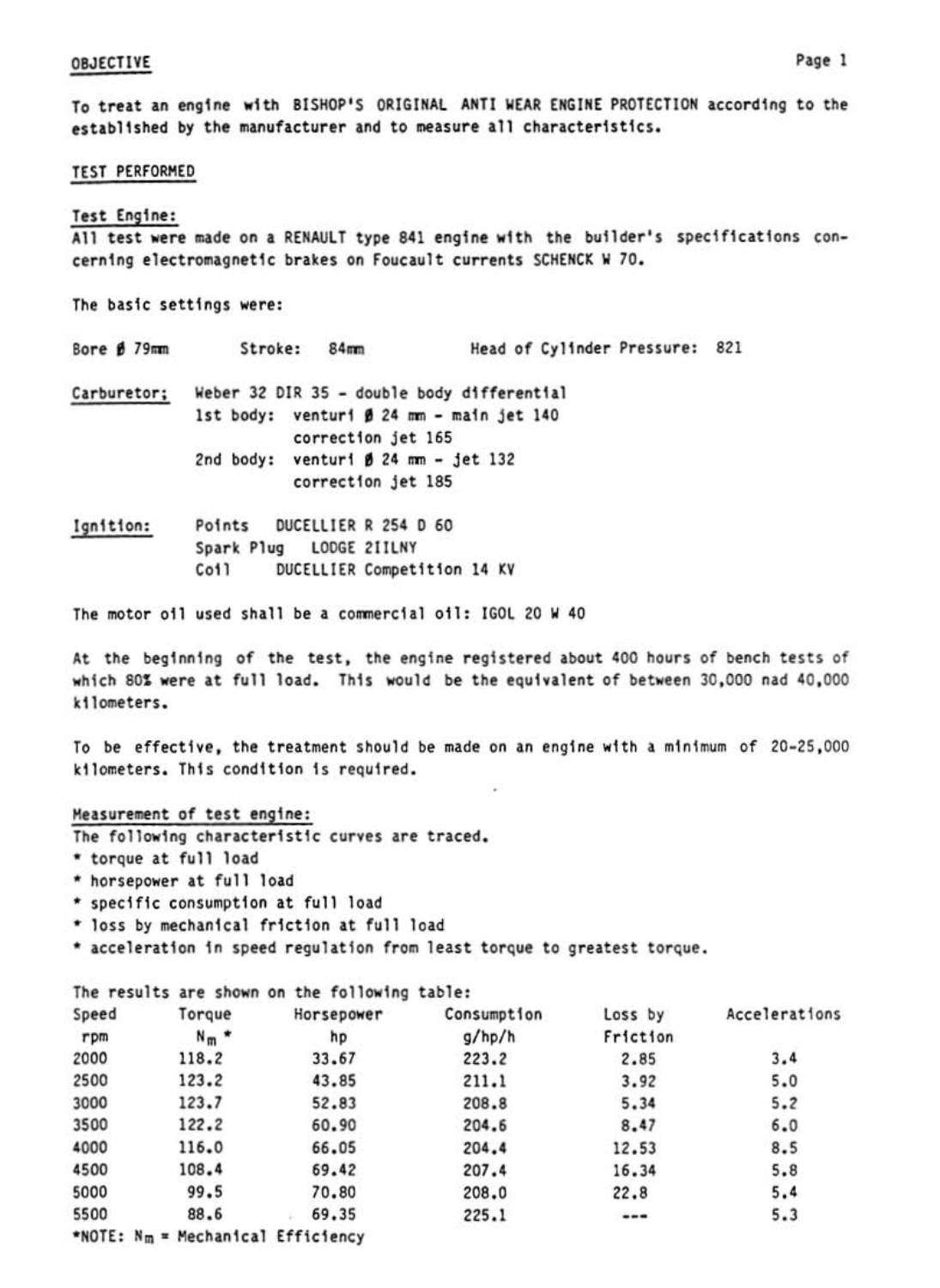## TEST PERFORMED

In view of these results, it can be stated that the characteristics of the test engine are an average of only 2% below manufacturer's specifications.

## Treatment with BISHOP'S ORIGINAL

Since the engine's crankcase has a capacity of 4 liters, treatment is made with 1 quart of BISHOP'S ORIGINAL and 3 liters of IGOL 20 w 40.

The duration of the treatment is established on a base of 5000 km for every 40 hours of bench tests distributed as follows:

| City           | 20% | 8 hours  |
|----------------|-----|----------|
| <b>Highway</b> | 45% | 18 hours |
| Turnpike       | 20% | 8 hours  |
| Uphill         | 15% | 6 hours  |

For purposes of the test, motor load conditions have been calculated from an R1152 body with a rolling weight of 1200 Kg equipped with a 4-speed transmission (gear ratio--1st = 2.26;  $3rd = 1.48$ ;  $4th = 1.03$ ) with a 9 x 34 torque and 165 x 14 wheels.

# Test of treated engine:

The following table shows the characteristic curves on a treated engine under the same test conditions as the base engine:

| Speed | Torque  | Horsepower | Consumption | Loss by  | Accelerations |
|-------|---------|------------|-------------|----------|---------------|
| rpm   | $N_{m}$ | hp         | g/hp/h      | Friction |               |
| 2000  | 123.0   | 35.03      | 227.7       | 2.0      | 3.2           |
| 2500  | 130.9   | 46.61      | 209.8       | 2.0      | 4.6           |
| 3000  | 129.1   | 55.17      | 208.8       | 4.7      | 4.8           |
| 3500  | 127.1   | 63.35      | 201.5       | 7.0      | 5.3           |
| 4000  | 122.0   | 69.48      | 201.6       | 11.8     | 6.4           |
| 4500  | 113.8   | 72.91      | 205.5       | 15.7     | 5.2           |
| 5000  | 104.0   | 74.08      | 209.5       | 20.3     | 4.7           |
| 5500  | 92.2    | 72.25      | 221.5       | ---      | 5.0           |

# COMPARATIVE RESULTS

# Engine torque at full load:

As these comparative results show, the torque increase is very clear and is established at an average of 4.7% which will provide the greatest flexibility of use accompanied by better acceleration.

|                     | ENGINE TORQUE |         |     |
|---------------------|---------------|---------|-----|
| Base N <sub>m</sub> | Treated $N_m$ | Gain    |     |
|                     |               | $N_{m}$ | z   |
| 118.2               | 123.0         | 4.8     | 4.0 |
| 123.2               | 130.9         | 7.7     | 6.3 |
| 123.7               | 129.1         | 5.4     | 4.4 |
| 122.2               | 127.1         | 4.9     | 4.0 |
| 116.0               | 122.0         | 6.0     | 5.2 |
| 108.4               | 113.8         | 5.4     | 5.0 |
| 99.5                | 104.0         | 4.5     | 4.6 |
| 88.6                | 92.2          | 3.6     | 4.2 |
|                     |               |         |     |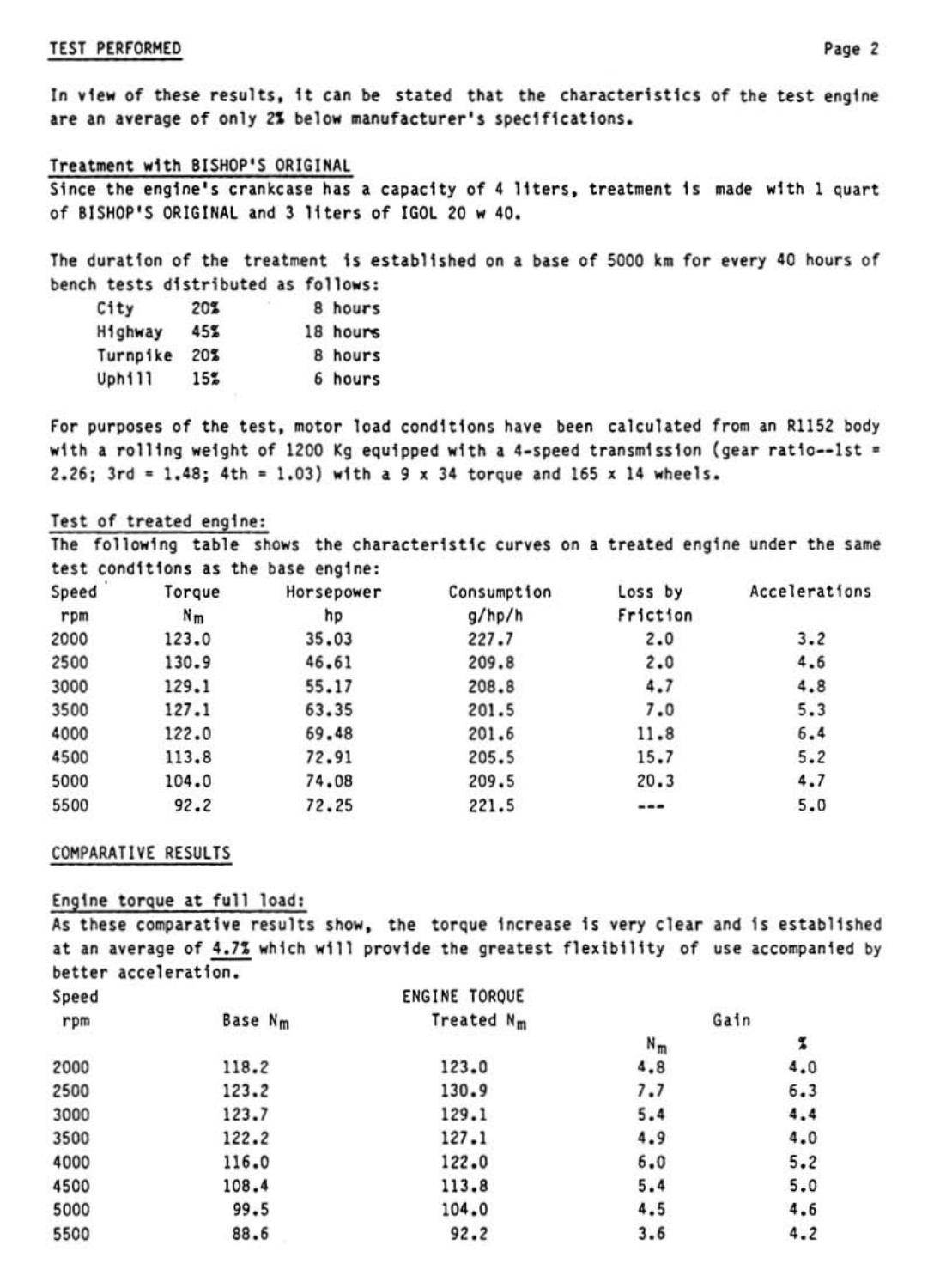## Horsepower furnished at full load:

Here again one finds the same gain in percentage as for the torque curves since horsepower is the torque product per speed.

|  |  | The average gain is 4.7 percent. |
|--|--|----------------------------------|
|  |  |                                  |

| Speed |       | ENGINE HORSEPOWER hp   |      |      |
|-------|-------|------------------------|------|------|
| rpm   | Base  | Treated N <sub>m</sub> |      | Gain |
|       |       |                        | hp   | z    |
| 2000  | 33.67 | 35.03                  | 1.36 | 4.0  |
| 2500  | 43.85 | 46.61                  | 2.76 | 6.3  |
| 3000  | 52.83 | 55.17                  | 2.34 | 4.4  |
| 3500  | 60.90 | 63.35                  | 2.45 | 4.0  |
| 4000  | 66.05 | 69.48                  | 3.43 | 5.2  |
| 4500  | 69.42 | 72.91                  | 3.49 | 5.0  |
| 5000  | 70.80 | 74.08                  | 3.28 | 4.6  |
| 5500  | 69.35 | 72.25                  | 2.90 | 4.2  |

# Specific consumption at full load:

| Speed |       | SPECIFIC CONSUMPTION<br>g/hp/h |        |        |
|-------|-------|--------------------------------|--------|--------|
|       |       | Engine                         |        | Gain   |
| rpm   | Base  | Treated                        | g/hp/h | 2      |
| 2000  | 223.2 | 227.7                          | $-4.3$ | $-4.3$ |
| 2500  | 211.1 | 209.8                          | 1.2    | 0.6    |
| 3000  | 208.8 | 208.8                          | 0.0    | 0.0    |
| 3500  | 204.6 | 201.5                          | 3.1    | 1.5    |
| 4000  | 204.4 | 201.6                          | 2.8    | 1.4    |
| 4500  | 207.4 | 205.5                          | 1.9    | 1.0    |
| 5000  | 208.0 | 209.5                          | $-1.5$ | $-0.7$ |
| 5500  | 285.1 | 221.4                          | $-3.7$ | $-1.6$ |

The gain specific consumption, either positive or negative, is negligible, remaining intrinsically at +0.43%, which may be attributed to measurement error or to test conditions. This is normal since BISHOP'S ORIGINAL treatment is used for lubrication. The volumetric and combustion yields remain identical, treatment or no, which implies an identical specific consumption.

The specific consumption is the consumption per horsepower per hour and is expressed in grams.

| Speed |       | LOSSES BY FRICTION<br>hp |      |      |  |
|-------|-------|--------------------------|------|------|--|
|       |       | Engine                   |      | Gain |  |
| rpm   | Base  | Treated                  | hp   | Z    |  |
| 2000  | 2.85  | 2.0                      | 0.85 | 30   |  |
| 2500  | 3.92  | 2.0                      | 1.92 | 49   |  |
| 3000  | 5.34  | 4.7                      | .64  | 12   |  |
| 3500  | 8.47  | 7.0                      | 1.47 | 17   |  |
| 4000  | 12.53 | 11.8                     | .73  | 6    |  |
| 4500  | 16.34 | 15.7                     | .64  | 4    |  |
| 5000  | 22.8  | 20.3                     | 2.50 | 11   |  |

# Losses by Mechanical Friction at Full Load:

**All 1999**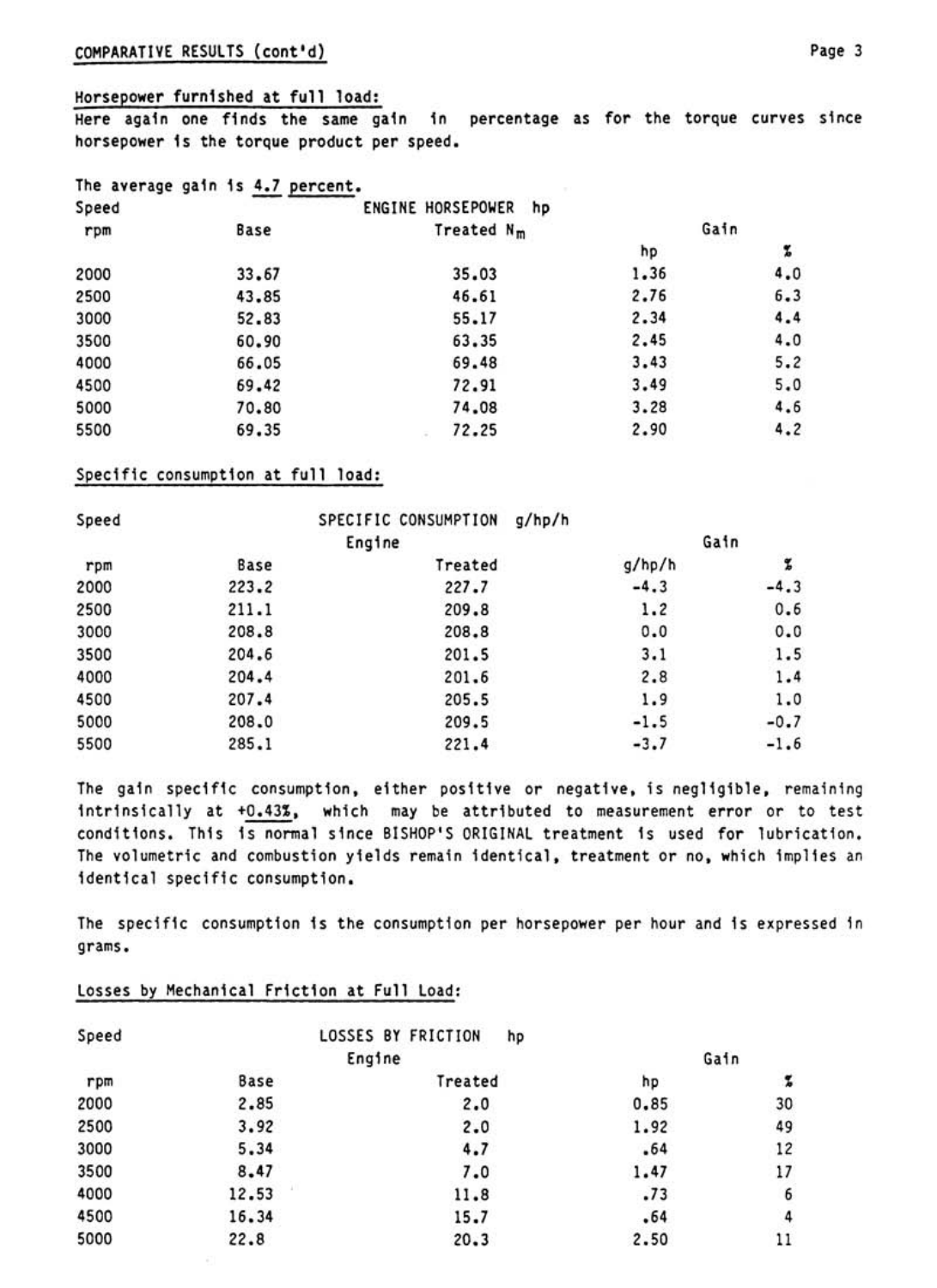## COMPARATIVE RESULTS (cont'd)

The gain is rather substantial and is established at an average of 16 percent, which implies an improvement in lubrication of all moving parts.

This, of course, explains the gains obtained in torque and power, starting with an increase in mechanical output.

## Acceleration at Full Load:

The gain obtained on the average was 14 percent; this being a result of the improvement in mechanical output.

With the given regimen, the establishment of the greatest available torque being faster, the rise during testing will also be faster at full load.

| Speed |      | ACCELERATION AT FULL LOAD |         |      |  |
|-------|------|---------------------------|---------|------|--|
|       |      | Engine                    |         | Gain |  |
| rpm   | Base | Treated                   | Seconds | z    |  |
| 2000  | 3.4  | 3.2                       | 0.2     | 6    |  |
| 2500  | 5.0  | 4.6                       | 1.6     | 32   |  |
| 3000  | 5.2  | 4.8                       | 0.4     | 8    |  |
| 3500  | 6.0  | 5.3                       | 0.7     | 12   |  |
| 4000  | 8.5  | 6.4                       | 2.1     | 25   |  |
| 4500  | 5.8  | 5.2                       | 0.6     | 10   |  |
| 5000  | 5.4  | 4.7                       | 0.7     | 13   |  |
| 5500  | 5.3  | 5.0                       | 0.3     | 6    |  |

Thermal Limitation: The bench tests for horsepower show

- \* An average increase of oil pressure of 0.5 bar.
- \* An average decrease of oil temperature of 15 percent

This is explained by the fact that a film formed by treatment with BISHOP's ORIGINAL Formula 101 is effectively spread on the moving parts. Thereby reducing the play, permitting the increase of pressure and reducing internal friction of the oil film on the adherent seats.

It is evident that the motor oil working under less heat stress loses its qualities less quickly and will, therefore, last longer

#### CONCLUSIONS:

In view of the results of the completed tests, we have come to the following conclusions:

- improvement of mechanical output through reduced friction due to the improvement of lubrication
- improvement of engine torque and available horsepower
- improvement of acceleration
- decrease of oil used